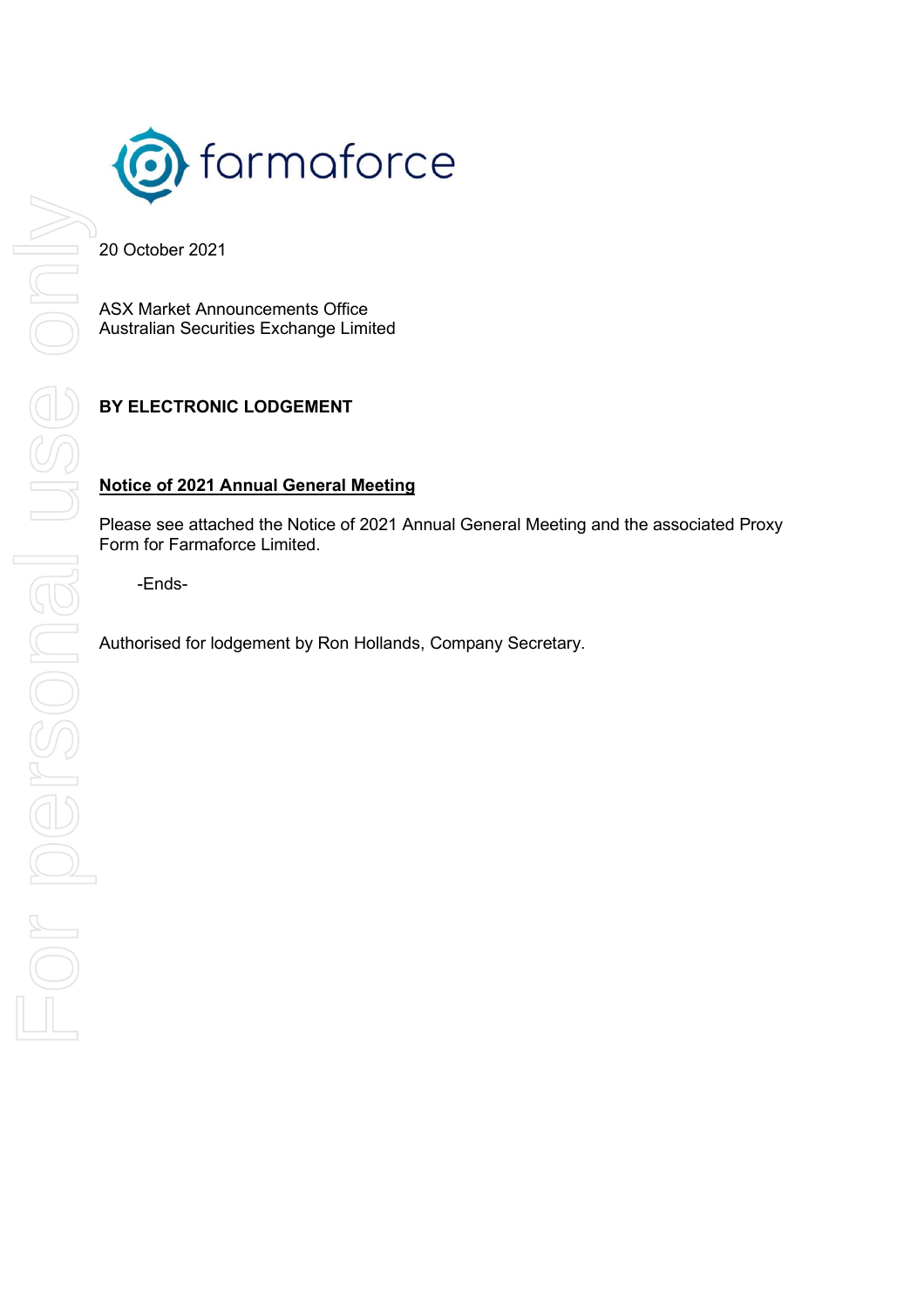

# **FARMAFORCE LIMITED ACN 167 748 843**

# **NOTICE OF ANNUAL GENERAL MEETING**

**NOTICE IS GIVEN** that the 2021 Annual General Meeting of Members of Farmaforce Limited (**Company**) will be held at the time, date and place specified below:

**Time: 9:00AM (AEDT)**

**Date: Friday, 19 November 2021**

**Place: SMC Conference & Function Centre, 66 Goulburn Street, Sydney, NSW 2000**

Members unable to attend the AGM are encouraged to vote by proxy on the resolutions to be considered at the meeting. Explanatory notes and instructions on how to vote (including how to vote by proxy) are set out in the Notice of Meeting.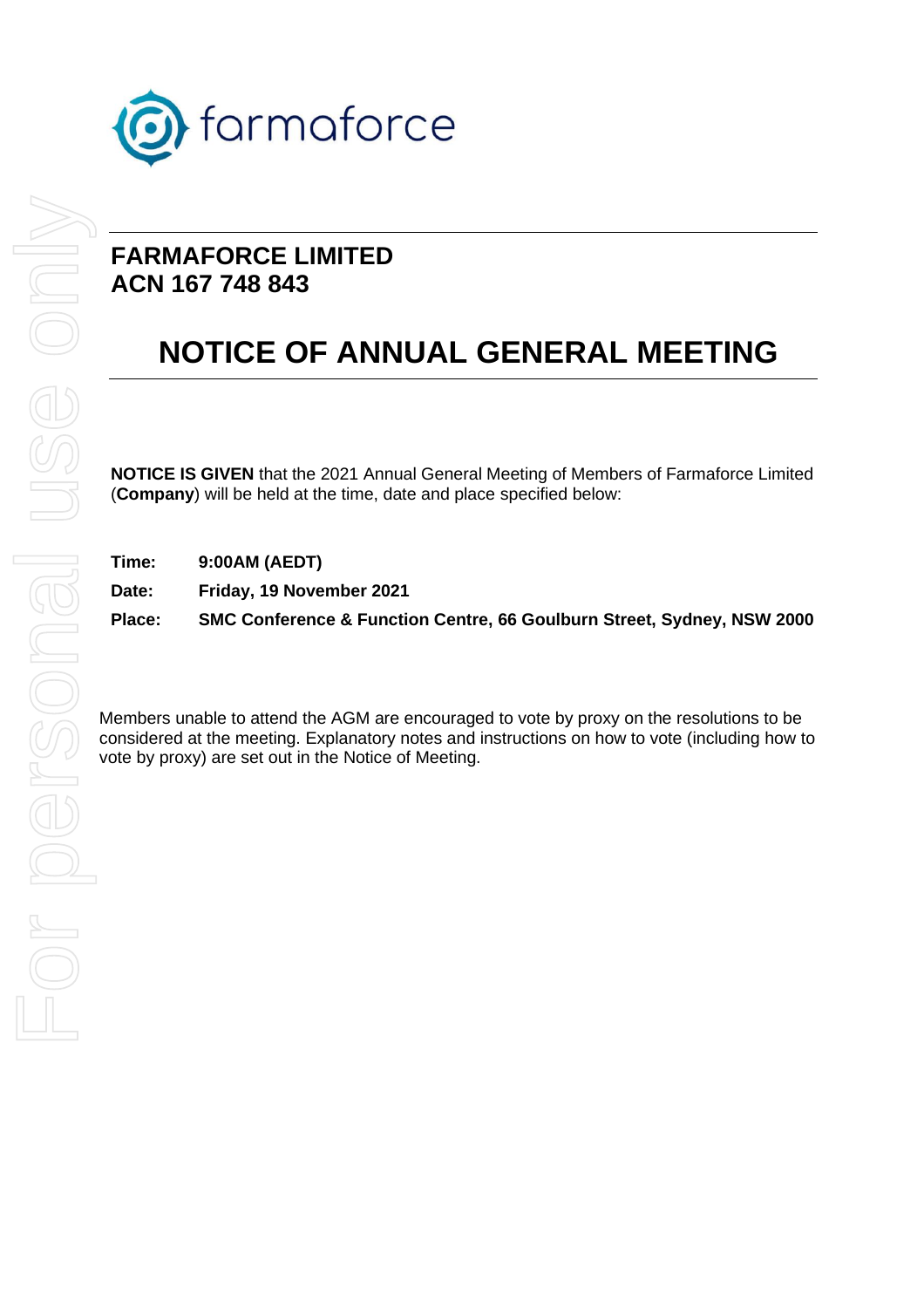# **AGENDA**

## **ITEMS OF BUSINESS**

#### **Item 1 Financial Report, Directors' Report and Auditor's Report**

To receive and consider the Financial Report, the Directors' Report and Independent Auditor's Report for the Company for the financial year ended 30 June 2021.

#### **Item 2 Adoption of the Remuneration Report**

To consider, and if thought fit, to pass the following as an ordinary resolution:

*"That the Remuneration Report set out on the pages 8 to 14 of the Annual Reports of the Company for the year ended 30 June 2021 be adopted."*

#### **Please Note**:

In accordance with section 250R of the *Corporations Act 2001* (Cth) the vote on this resolution is advisory only and does not bind the Company or the Directors.

#### **Voting Exclusion Statement:**

*Votes cannot be cast on Item 2 (Remuneration Report):*

*by, or on behalf of a member of the Key Management Personnel (KMP) of the Company details of whose remuneration are included in the Remuneration Report, or a closely related party of any such member; or*

- **·** *as a proxy by a member of the KMP or a KMP's closely related party, unless the vote is cast as proxy for a person entitled to vote and:*
	- ➢ *for directed proxies, in accordance with the direction specified on the proxy form how to vote; or*
	- ➢ *for undirected proxies, by the Chairman in accordance with an express direction specified on the proxy form to vote as the proxy decides even though the Resolution is connected directly or indirectly with the remuneration of a member of the KMP of the Company.*

#### **Item 3 Re-election of Director – Con Tsigounis**

To consider, and if thought fit, pass the following resolution as an ordinary resolution:

*"That, Con Tsigounis, who is retiring in accordance with ASX Listing Rule 14.4 and Article 16.1 of the Company Constitution, and who offers himself for re-election, is re-elected as a Director of the Company."*

#### **Item 4 Change of Auditor**

To consider, and if thought fit, pass the following resolution as an ordinary resolution:

*"That, pursuant to section 327B of the Corporations Act 2001 (Cth) and for all other purposes, UHY Haines Norton Chartered Accountants to be appointed auditor of the Company with effect from the conclusion of the 2021 Annual General Meeting."* 

#### **Item 5 Approval for issue of shares to former Director<sup>1</sup> – Harry Simeonidis**

To consider, and if thought fit, pass the following resolution as an ordinary resolution:

*That approval is given, under ASX Listing Rule 10.14, for the issuance of the following shares:*

*<sup>1</sup>As annoucned to the marked Harry Simeonidis resigned from the Board of Directors on 30th of August 2021*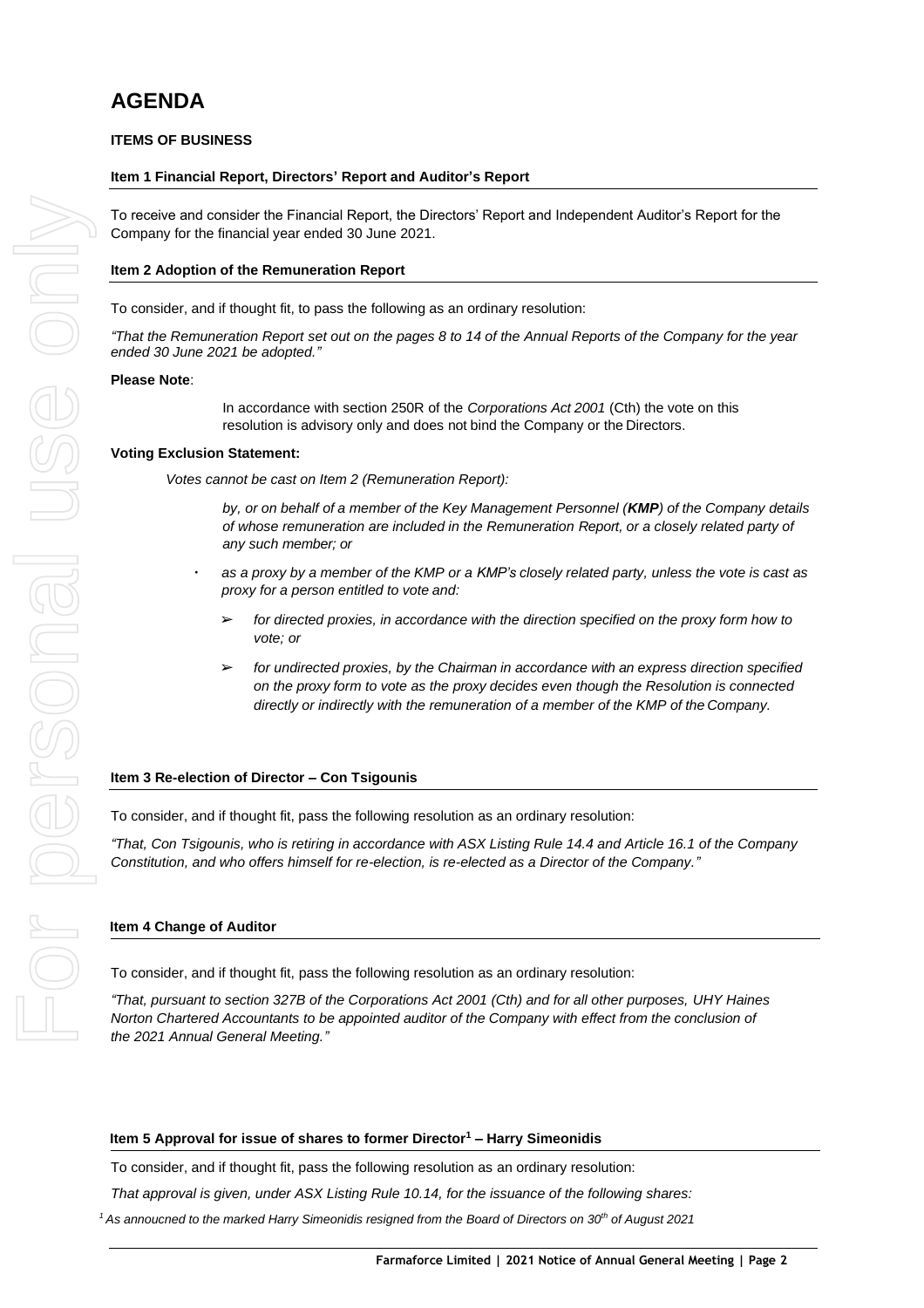| <b>Name</b>             | <b>Entitlement</b>                                                                | Period                                               | <b>Minimum Vesting</b><br>Date | <b>Maximum</b><br><b>No of Ord Shares</b> |
|-------------------------|-----------------------------------------------------------------------------------|------------------------------------------------------|--------------------------------|-------------------------------------------|
| <b>Harry Simeonidis</b> | As per employment<br>contract under the<br><i><b>Employee Share</b></i><br>Scheme | <b>Employment for Year</b><br>Ended $27h$ March 2019 | 27 <sup>th</sup> March 2021    | 50,000                                    |

*The shares will be allotted following approval of the resolution.*

#### **Item 6 Confirmation of appointment of Director- Mr. Vincenzo Milazzo**

To consider, and if thought fit, pass the following resolution as an ordinary resolution:

*"That, Mr. Vincenzo Milazzo., in accordance with ASX Listing Rule 14.4 and Rule 13.2 of the Constitution being eligible, is confirmed as being appointed and is elected as a Director of the Company.":*

#### **Item 7 Confirmation of appointment of Director- Mr. Terence Rego**

To consider, and if thought fit, pass the following resolution as an ordinary resolution:

*"That, Mr. Terence Rego., in accordance with ASX Listing Rule 14.4 and Rule 13.2 of the Constitution being eligible, is confirmed as being appointed and is elected as a Director of the Company.":*

**BY ORDER OF THE BOARD**

Holland

Ron Hollands Company Secretary 18 October 2021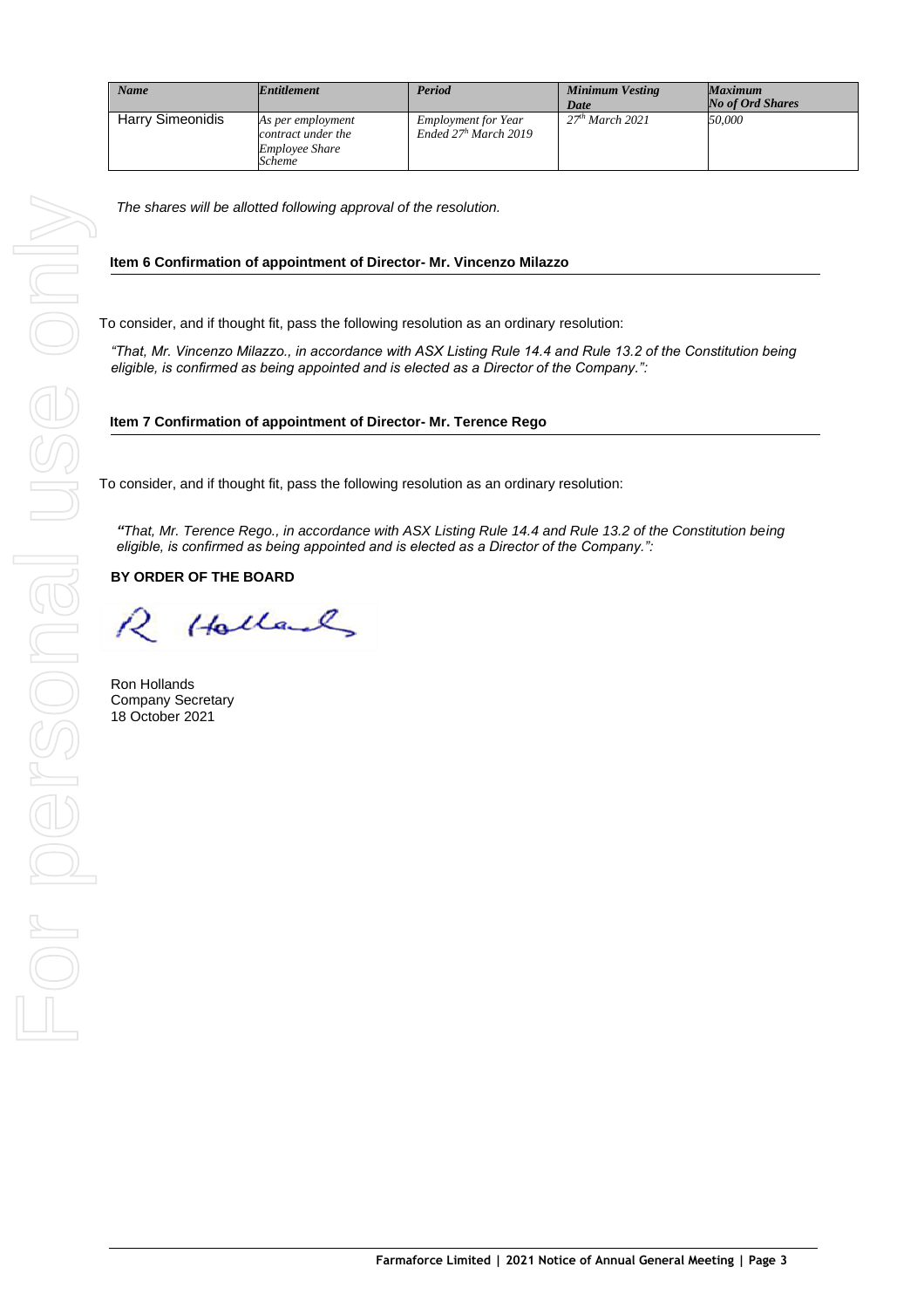#### **Who may vote**

In accordance with Regulation 7.11.37 of the *Corporations Regulations 2001* (Cth), the Company has determined that a person's entitlement to attend and vote at the Meeting will be those persons set out in the register of Shareholders as at 7:00PM (AEDT) on 17 November 2021. This means that any Shareholder registered at 7:00PM (AEDT) on 17 November 2021 is entitled to attend and vote at the Meeting.

#### **1. Proxies**

A Member entitled to attend this Meeting and vote, is entitled to appoint a proxy to attend and vote on behalf of that Member at the Meeting.

- **(a)** A proxy need not be a Member and may be an individual or a body corporate.
- **(b)** If the Member is entitled to cast two or more votes at the Meeting, the Member may appoint two proxies and may specify the proportion or number of the votes which each proxy is appointed to exercise. If the Member appoints two proxies and the appointment does not specify the proportion or number of votes each proxy may exercise, each proxy may exercise half of the votes held by that Member.
- **(c)** If the Member appoints only one proxy, that proxy is entitled to vote on a show of hands. If a Member appoints two proxies, only one proxy is entitled to vote on a show of hands.
- **(d)** Where two proxies are appointed, any fractions of votes resulting from the appointment of two proxies will be disregarded.
- **(e)** A Proxy Form accompanies this Notice.
- **(f)** Unless the Member specifically directs the proxy how to vote, the proxy may vote as he or she thinks fit or abstain from voting.
- **(g)** If a Member wishes to appoint a proxy, the Member should complete the Proxy Form and comply with the instructions set out in that form relating to lodgement of the form with the Company.
- **(h)** The Proxy Form must be signed by the Member or his or her attorney duly authorised in writing or, if the Member is a corporation, either signed by an authorised officer or attorney of the corporation or otherwise signed in accordance with the Corporations Act.
- **(i)** If any attorney or authorised officer signs the Proxy Form on behalf of a Member, the relevant power of attorney or other authority under which it is signed or a certified copy of that power or authority must be deposited with the Proxy Form.
- **(j)** The Proxy Form (together with any relevant authority) must be received by the Company's registry by no later than 9:00am (AEDT) on 19 November 2021.
- **(k)** The completed Proxy Form may be:

Mailed to the address on the Proxy Form;

- **·** Faxed to Farmaforce Limited, Attention: Company Secretary, on facsimile number +61 2 9290 9655; or
- **·** Delivered in person to the address on the Proxy Form.

#### **2. Corporate Representative**

Any corporate Member who has appointed a person to act as its corporate representative at the Meeting should provide that person with a certificate or letter executed in accordance with the *Corporations Act 2001* (Cth) authorising him or her to act as that company's representative. The authority must be sent to the Company and/or registry at least 24 hours in advance of the Meeting.

#### **3. Undirected proxies**

If you choose to appoint a proxy, you are encouraged to direct your proxy how to vote on each item of business by marking either "For", "Against" or "Abstain" against each item of business on the proxy form.

**If, however, you appoint the Chairman as your proxy, he will vote undirected proxies on, and in favour of, all of the proposed resolutions**. If you do not want the Chairman to cast your vote in favour of adopting the Remuneration Report, you must direct him to vote against the resolution or to abstain from voting on the resolution. If you have appointed a member of the KMP (other than the Chairman) for the Company or any of their closely related parties as your proxy, you must direct that person how to vote on Item 2 otherwise they will not be able to cast a vote as your proxy on that item.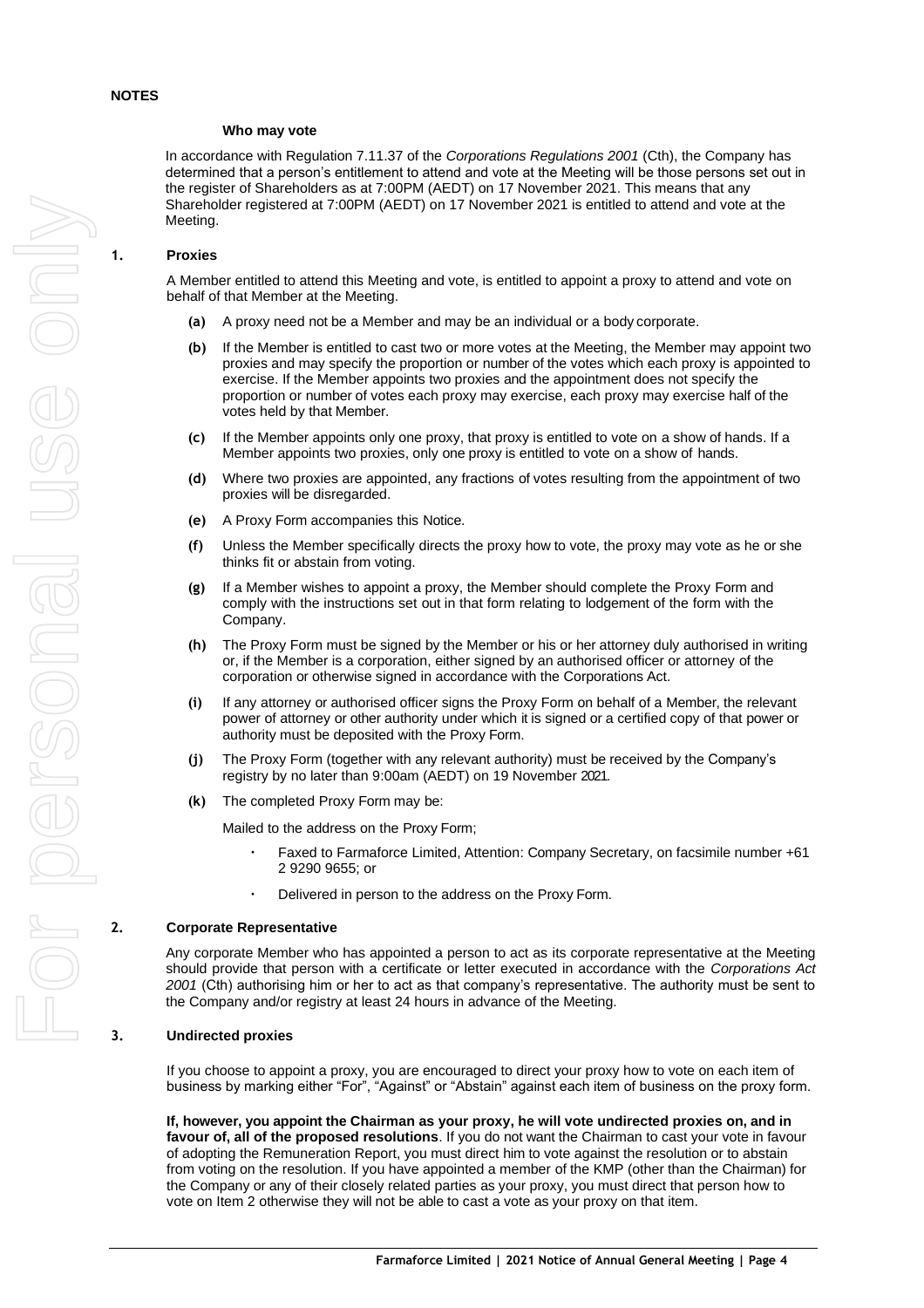#### **EXPLANATORY MEMORANDUM**

This Explanatory Memorandum (**EM**) forms part of the Notice convening the Annual General Meeting (**AGM**) of Shareholders of Farmaforce Limited (**Company**) to be held at 9:00AM (AEDT) on 19 November 2021 at SMC Conference & Function Centre, 66 Goulburn Street, Sydney, NSW 2000.

This EM is to provide Members with sufficient information to assess the merits of the resolutions and business to be conducted at the 2021 AGM.

You should read the Notice and the EM in their entirety and in conjunction with each other before making any decisions in relation to the items of business.

Members are encouraged to submit any questions in relation to each item of business in advance of the AGM by completing and returning the enclosed AGM Question Sheet.

## **Item 1 Financial Report, Directors' Report and Auditor's Report**

The *Corporations Act 2001* (Cth) requires the Financial Report (which includes the Directors' Declaration), Directors' Report and Auditor's Report (Reports) to be received and considered at the AGM. Neither the *Corporations Act 2001* (Cth) or the Company Constitution requires members to vote on such Reports. Members will be given a reasonable opportunity to ask questions in relation to these Reports at the AGM.

Members will also be given an opportunity to ask a representative of the Company's Auditor – UHY Haines Norton Chartered Accountants – questions relevant to the conduct of the audit, the preparation and content of the Auditor's Report, the accounting policies adopted by the Company in relation to the preparation of the financial statements and the independence of the Auditor in relation to the conduct of the audit.

#### **Item 2 Adoption of the Remuneration Report**

The *Corporations Act 2001* (Cth) requires the Company to put to a vote a resolution that the Remuneration Report be adopted. However, such a resolution is advisory only and does not bind the Directors or the Company. The Remuneration Report sets out the Company's remuneration arrangements for KMP of the Company. The Remuneration Report is part of the Directors' Report contained in the Annual Report of the Company for the financial year ending 30 June 2021.

A reasonable opportunity will be provided for discussion of the Remuneration Report at the AGM.

## **Voting Exclusion Statement**

As required by the *Corporations Act 2001* (Cth) the Company will disregard any votes cast on Item 2:

- by or on behalf of any person who is disclosed in the Remuneration Report as KMP (including any Director), or a closely related party of any KMP (including certain family members and dependents of a KMP and companies they control); or
- by a proxy appointed by a person who is a member of the KMP at the date of the AGM or their closely related parties.

The Company need not disregard a vote cast by a person if:

- (a) The Chairman or any other member of the KMP is appointed in writing by a Member who is entitled to vote as a proxy with specific instructions on how to vote on a resolution to adopt the Remuneration Report of the Company; or
- (b) the Chairman is appointed in writing by a Member who is entitled to vote as a proxy with no specific instructions on how to vote on a resolution to adopt the Remuneration Report, where the Member provides express authorisation for the Chairman to do so.

Members should be aware that any undirected proxies given to the Chairman will be cast by the Chairman and counted in favour of the resolutions of this Meeting, including this Item 2, subject to compliance with the *Corporations Act 2001* (Cth). By signing and returning the proxy form a Member appointing the Chairman as their proxy with no voting direction is expressly authorising the Chairman to vote the proxy in favour of adopting the Remuneration Report the subject of Item 2.

The Directors note that each Director has a personal interest in their own remuneration and therefore they do not consider it is appropriate to make a voting recommendation in relation to Item 2. The Chairman of the Meeting intends to vote all available undirected proxies in favour of the adoption of the Remuneration Report.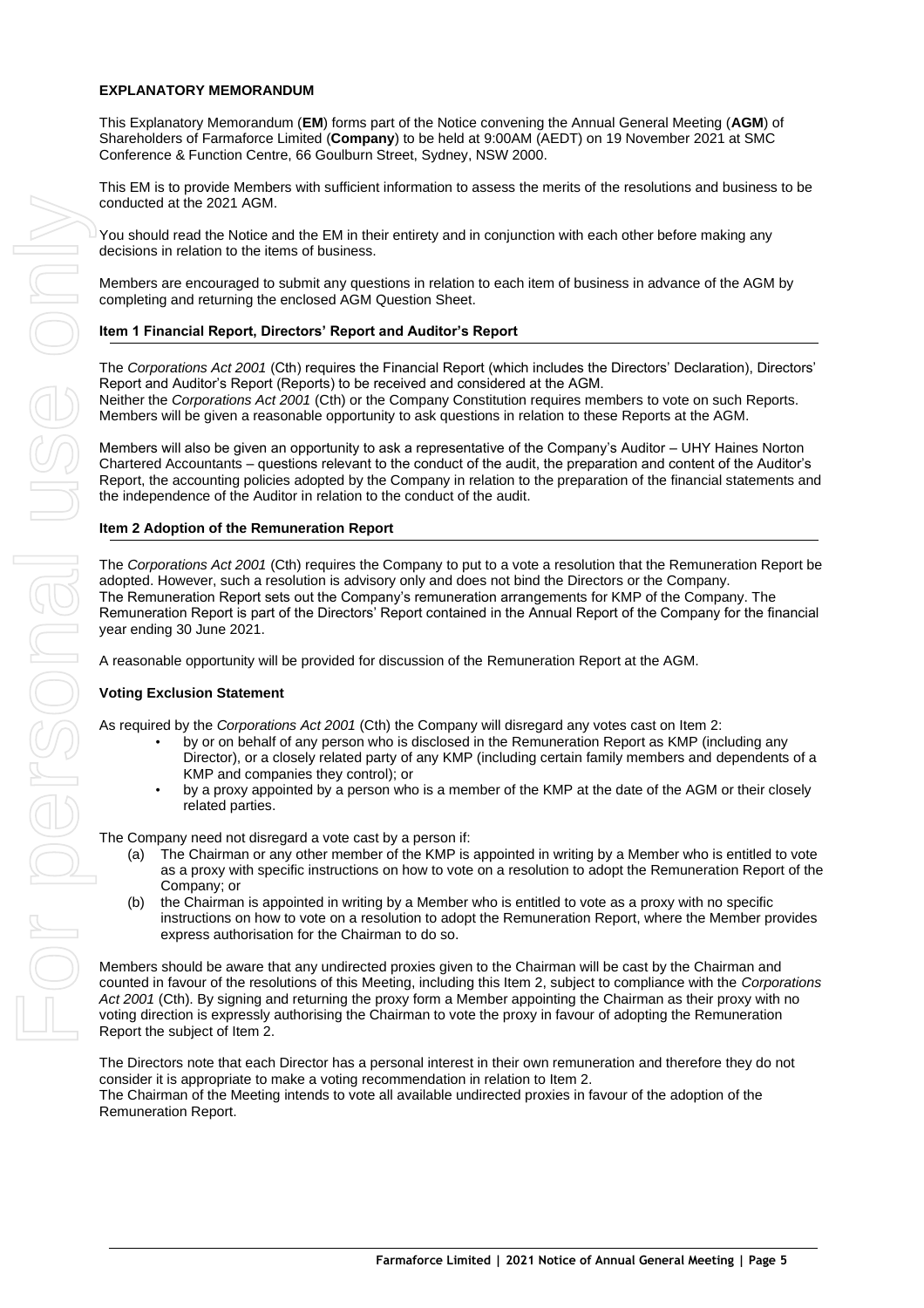In accordance with ASX Listing Rule 14.4 and Article 16.1 of the Company Constitution, at every AGM one-third of the Directors for the time being (other than any Managing Director or equivalent) or, if their number is not a multiple of three, then the whole number nearest to but not less than one-third, must retire from office. A Director (other than any Managing Director or equivalent) must retire from office at the conclusion of the third AGM after which the Director was elected or re-elected.

Con Tsigounis has over 23 years' experience in business and investor relations, specifically in the wholesale and retail sectors. As a member of the Board of The iQ Group Global Ltd since its inception, Con has been responsible for executing the Company's investor relations and capital raising strategy. His experience in shareholder relationship management gives him the necessary skillset to assist the Company attain its corporate objectives.

## **Item 4 Change of Auditor**

As announced to the market on 1<sup>st</sup> February 2021, BDO East Coast Partnership ceased to act as auditor of the Company. UHY Haines Norton Chartered Accountants, consented to act as auditor of the Company on the same day. ASIC has also consented to the resignation of BDO East Coast Partnership and the appointment of UHY Haines Norton Chartered Accountants as the auditor.

**The Directors unanimously recommend that the Shareholders vote in favor of Item 4.**

#### **Items 5 Approval of issue of shares – Harry Simeonidis**

In accordance with ASX Listing Rule 10.14, shareholder approval is to be obtained for the issuance of shares to Harry Simeondis.

ASX Listing Rule 7.1 restricts the number of equity securities a listed company may issue in any 12 months without the approval of shareholders to 15% of the number of equity securities on issue at the start of the period, subject to certain adjustments and permitted exceptions.

The purpose of seeking shareholder approval to the issue of shares in this resolution is to ensure that the issue of shares, if approved, does not reduce the Company's placement capacity under Listing Rule 7.1 ie: the company's 15% placement capacity to issue further equity securities.

If this resolution is approved, it will not impact the company issuing capacity under ASX Listing Rule 7.1 by virtue of ASX Listing 7.2 Exception 14. The Company intends to issue Shares to Harry Simeonidis by virtue of his employment contracts under the Farmaforce Limited Benefits Plan. (A copy of the Farmaforce Limited Benefits Plan is attached to this Notice of Meeting). He has met the contractual criteria to qualify for the shares under the plan.

The rights associated with these shares which may be issued will be identical in all respects to the existing ordinary shares on issue in the Company. No funds will be raised by the issue of any Directors shares and will be issued in lieu of fees owing from time to time to Participating Directors.

In accordance with ASX Listing Rule 10.15 the following further information to be disclosed in relation to the shares under the Employee Incentive Scheme

- a) approval is being sought for shares issued to Mr. Harry Simeonidis as he is a Director of the Company for the purposes of ASX Listing Rule 10.14.1.
- b) the number of shares issued to the Director are noted above.
- c) remuneration of Harry Simeondis comprises of (also set out within the remuneration report of the FY2021 annual report):
	- Base salary of \$45,442 per annum plus superannuation at the SGC rate (\$50,000 total base and superannuation remuneration) not subject to statutory limits
	- \$50,400 share based payments (comprising \$4,250 for the 50,000 shares which are the subject of this resolution and \$46,150 for 510,000 shares which were approved by shareholders at a shareholder meeting held 29 January 2021). The entitlement to 50,000 shares per annum subject to meeting agreed upon company and personal objectives being met. Shares will vest 3 years after the anniversary date.
- d) no shares have been previously issued to the Director under the employee incentive scheme
- e) the scheme details that the shares will vest 3 years after the anniversary date, which has been satisfied (details of the scheme are attached)
- f) the shares will be issued for nil cash consideration
- g) no loan will be made to Mr. Harry Simeonidis with relation to the issuance of shares
- h) details of shares issued under the scheme will be published in the annual report of the entity relating to the period which they were issued along with a statement that approval for the issue was obtained under listing rule 10.14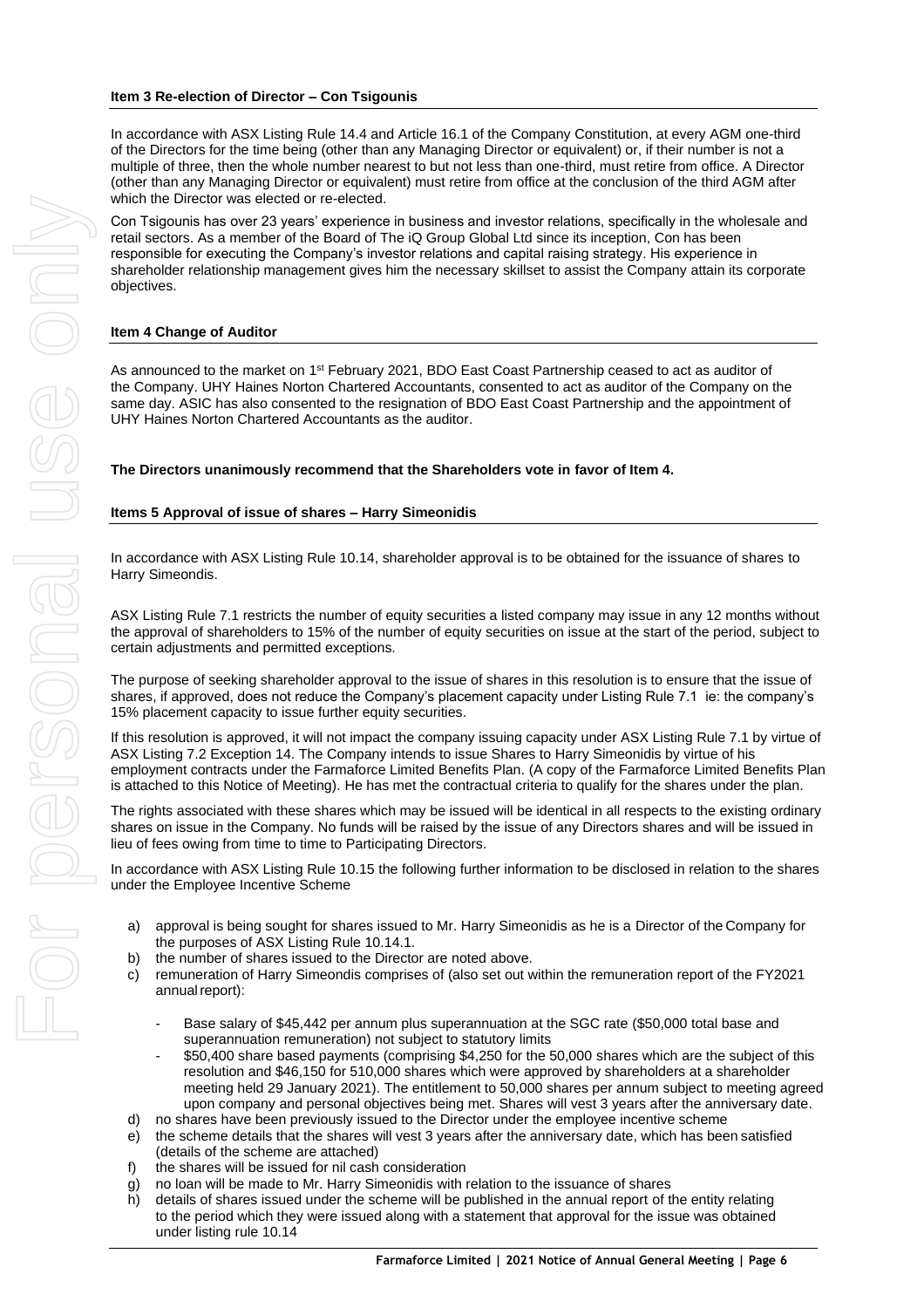- i) The company intends to issue these shares, if approved, immediately following this meeting but no later than 3 years after receiving approval, if received.
- j) The shares to be issued, if approved, are ordinary class shares with the same rights as existing shares on issue.
- k) any additional persons covered by Listing Rule 10.14 who become entitled to participate in the scheme after the resolution is approved and who were not named in the notice of meeting will not participate until approval is obtained under that rule
- l) a voting exclusion statement is included in the Notice of Meeting below

Should this resolution not be passed, the company will settle this obligation with Harry Simeondis in cash. The estimate of this amount is \$2,550 (based on a share price of \$0.051 per share as at 15 October 2021) plus any applicable superannuation.

Voting Exclusion Statement

In accordance with the requirements under ASX Listing Rule 14.11, the Company will disregard any votes cast in favour of Item 5 by or on behalf of:

- (a) Harry Simeonidis; or
- (b) an associate of Harry Simeonidis.

However, this does not apply to a vote cast in favour of Item 5 by:

(a) a person as proxy or attorney for a person who is entitled to vote on the resolution, in accordance with directions given to the proxy or attorney to vote on the resolution in that way; or

(b) the chair of the meeting as proxy or attorney for a person who is entitled to vote on the resolution, in accordance with a direction given to the chair to vote on the resolution as the chair decides; or

(c) a holder acting solely in a nominee, trustee, custodial or other fiduciary capacity on behalf of a beneficiary provided the following conditions are met:

- the beneficiary provides written confirmation to the holder that the beneficiary is not excluded from voting, and is not an associate of a person excluded from voting, on the resolution; and
- the holder votes on the resolution in accordance with directions given by the beneficiary to the holder to vote in that way.

#### **Item 6 and 7 Confirmation of the appointment of Director**

Mr Vincenzo Milazzo and Mr Terrance Rego were appointed as a Director of the Company by the board on 17th of June 2021. In accordance with article 13.2 of the Company's Constitution, any Director appointed either to fill a casual vacancy or as an addition to the existing Directors holds office only until the next following general meeting and is then eligible for re-election but must not be taken into account in determining the Directors who are to retire by rotation at the relevant meeting.

Vincenzo brings a wealth of experience with over 30 years of experience within the hospitality industry. The knowledge accrued throughout his career has enabled Vincenzo to achieve excellence in his field, boasting a portfolio of managing multiple award winning leading event venues and events hosting

Terence brings a wealth of experience and business acumen with qualifications in large scale hospitality operations.

**The Directors unanimously recommend that the Shareholders vote in favour of Item 6 and 7.** 

.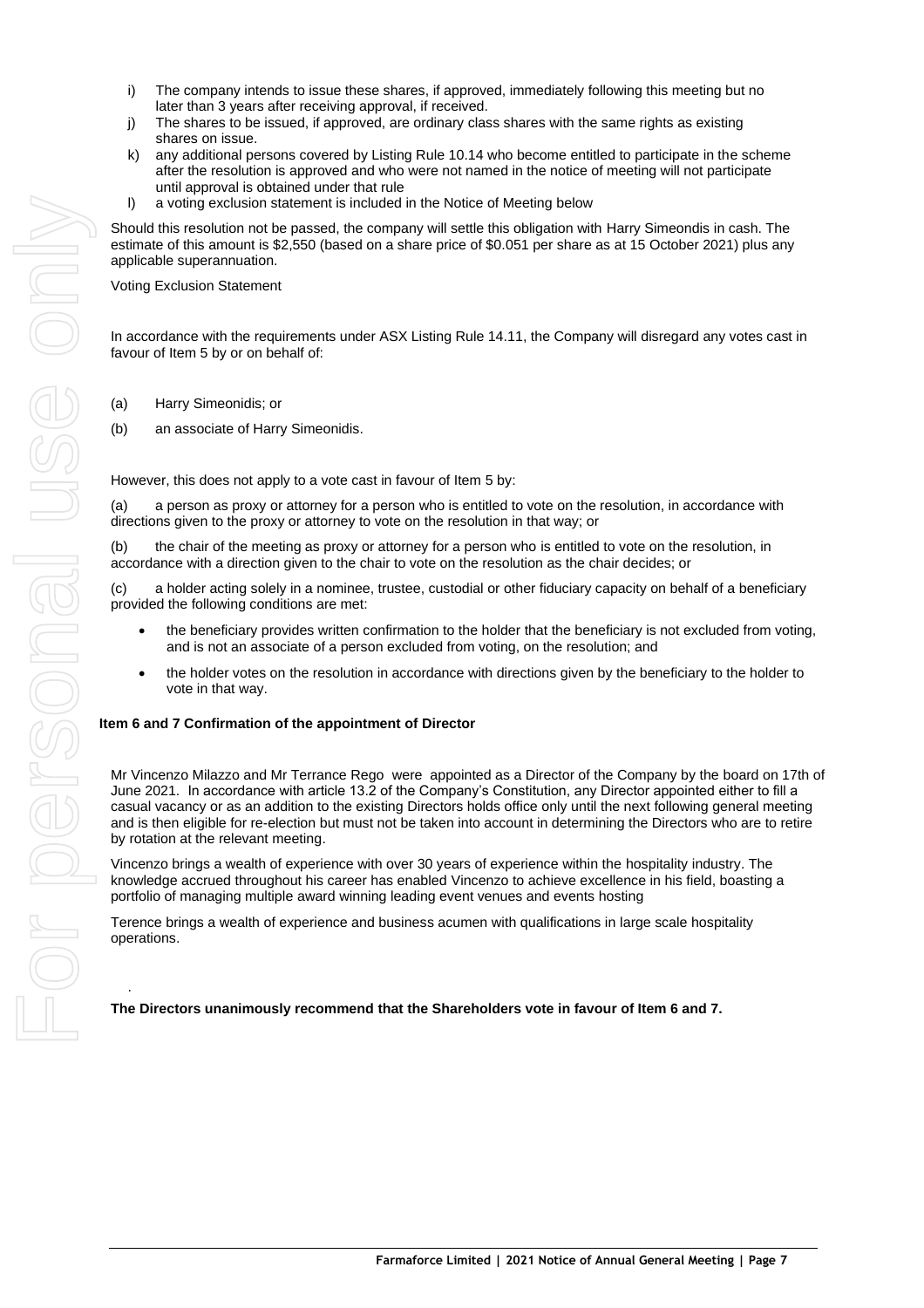#### **DEFINITIONS**

Throughout this Explanatory Memorandum the following various words and phrases are capitalised and the definitions of these capitalised words and phrases are set out below:

"**ASIC**" means the Australian Securities & Investments Commission. "**Board**" means the board of Directors of the Company. "**Chairman**" means chairman of the Annual General Meeting. "**closely related party**" has the meaning set out in the *Corporations Act 2001* (Cth). "**Company**" means Farmaforce Limited ACN 167 748 843. "**Constitution**" means the Company's constitution. "**Corporations Act**" means the *Corporations Act 2001* (Cth). "**Corporations Regulations**" means the *Corporations Regulations 2001 (Cth).* "**Directors**" means the current Directors of the Company. "**Explanatory Memorandum**" means this Explanatory Memorandum as modified or varied by any supplementary Memorandum issued by the Company from time to time. "**Key Management Personnel**" or "**KMP**" has the same meaning as in the *Corporations Act 2001* (Cth). "**Meeting**" or "**Annual General Meeting**" or "**AGM**" means the annual general meeting convened by this Notice. "**Member**" means a registered holder of a Share in the Company. "**Notice**" or "**Notice of Meeting**" means the notice convening the annual general meeting of the Company to be held on **Chairman** means a resolution in the Amusi General Meeting Christmas chair and the Componsions Act 2001;<br> **Company** "means Farmdoros Limited ACN 167748 843.<br> **Constitution** "means the Componsions Act 2001 (Chr).<br> **Construc** 

19 November 2021 which accompanies this Explanatory Memorandum.

"**Remuneration Report**" means the remuneration report set out in the Directors' Report section of the Company's Annual Financial Report for the year ended 30 June 2021.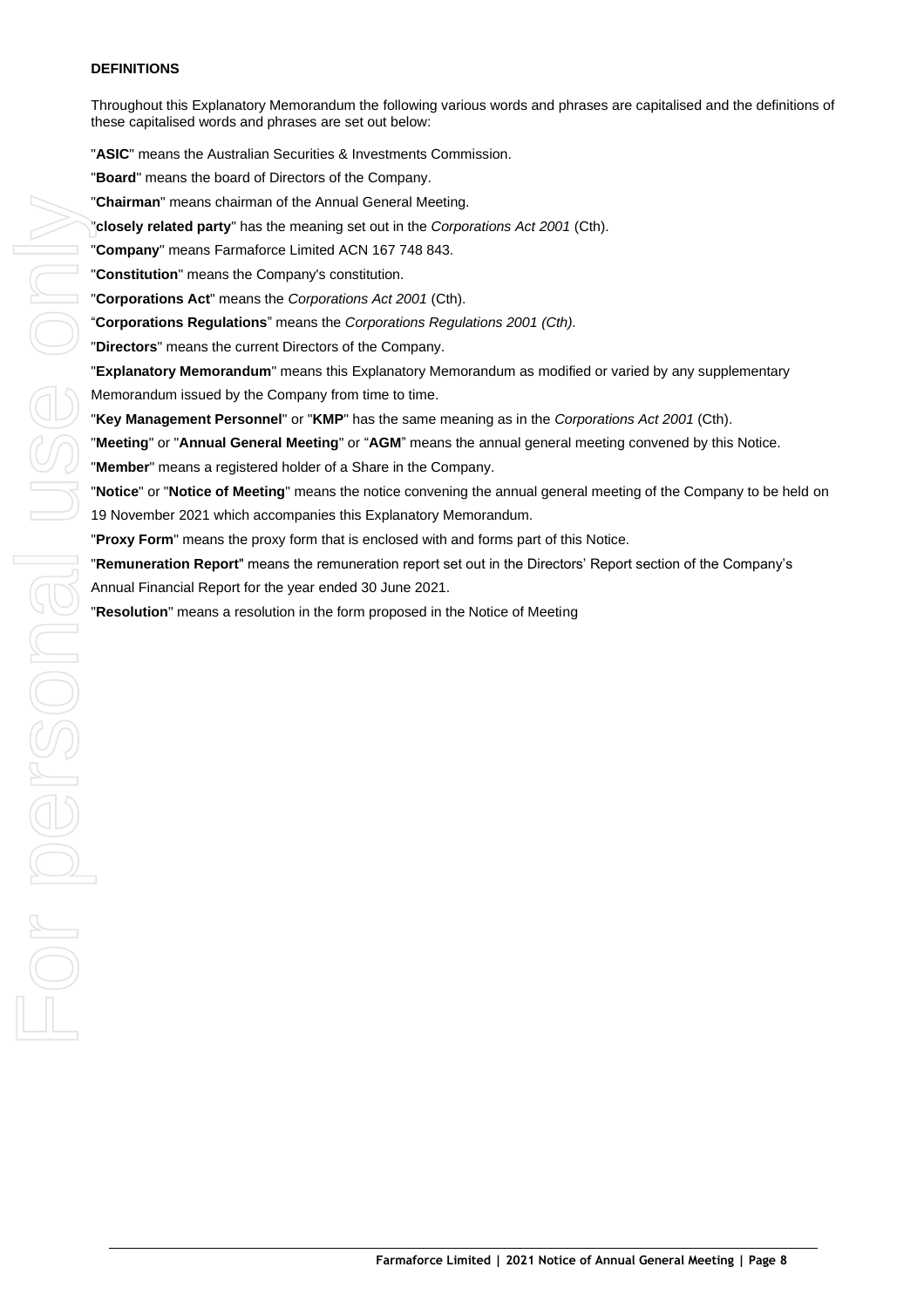

#### **All Correspondence to:**

|   | <b>By Mail</b> | Boardroom Pty Limited<br>GPO Box 3993<br>Sydney NSW 2001 Australia |
|---|----------------|--------------------------------------------------------------------|
| 昌 | By Fax:        | +61 2 9290 9655                                                    |
| ᡰ | Online:        | www.boardroomlimited.com.au                                        |
| ж |                | By Phone: (within Australia) 1300 737 760                          |
|   |                | (outside Australia) +61 2 9290 9600                                |

## **YOUR VOTE IS IMPORTANT**

For your vote to be effective it must be recorded **before 9:00am (AEDT) on Wednesday, 17 November 2021.**

| <b>E</b> TO VOTE ONLINE |                                                                                                                                     |
|-------------------------|-------------------------------------------------------------------------------------------------------------------------------------|
|                         | $\overline{C}$ $\overline{C}$ $\overline{D}$ $\overline{A}$ . MOIT letter of the construction of the construction of $\overline{C}$ |

- **STEP 1: VISIT** https://www.votingonline.com.au/ffcagm2021
- **STEP 2: Enter your Postcode OR Country of Residence (if outside Australia)**
- **STEP 3: Enter your Voting Access Code (VAC):**

# **TO VOTE BY COMPLETING THE PROXY FORM**

#### **STEP 1 APPOINTMENT OF PROXY**

#### Indicate who you want to appoint as your Proxy.

If you wish to appoint the Chair of the Meeting as your proxy, mark the box. If you wish to appoint someone other than the Chair of the Meeting as your proxy please write the full name of that individual or body corporate. If you leave this section blank, or your named proxy does not attend the meeting, the Chair of the Meeting will be your proxy. A proxy need not be a securityholder of the company. Do not write the name of the issuer company or the registered securityholder in the space. **For your v**<br> **For your v**<br> **STEP 1:**<br>
STEP 1:<br>
STEP 3:<br>
STEP 1<br>
Indicate w<br> **For your vise only by the person of the person of the person of the person in the person of the person of the person of the person of the person** 

#### **Appointment of a Second Proxy**

You are entitled to appoint up to two proxies to attend the meeting and vote. If you wish to appoint a second proxy, an additional Proxy Form may be obtained by contacting the company's securities registry or you may copy this form.

#### To appoint a second proxy you must:

(a) complete two Proxy Forms. On each Proxy Form state the percentage of your voting rights or the number of securities applicable to that form. If the appointments do not specify the percentage or number of votes that each proxy may exercise, each proxy may exercise half your votes. Fractions of votes will be disregarded.

(b) return both forms together in the same envelope.

#### **STEP 2 VOTING DIRECTIONS TO YOUR PROXY**

To direct your proxy how to vote, mark one of the boxes opposite each item of business. All your securities will be voted in accordance with such a direction unless you indicate only a portion of securities are to be voted on any item by inserting the percentage or number that you wish to vote in the appropriate box or boxes. If you do not mark any of the boxes on a given item, your proxy may vote as he or she chooses. If you mark more than one box on an item for all your securities your vote on that item will be invalid.

#### **Proxy which is a Body Corporate**

Where a body corporate is appointed as your proxy, the representative of that body corporate attending the meeting must have provided an "Appointment of Corporate Representative" prior to admission. An Appointment of Corporate Representative form can be obtained from the company's securities registry.

## **STEP 3 SIGN THE FORM**

The form **must** be signed as follows:

**Individual:** This form is to be signed by the securityholder.

**Joint Holding**: where the holding is in more than one name, all the securityholders should sign.

**Power of Attorney:** to sign under a Power of Attorney, you must have already lodged it with the registry. Alternatively, attach a certified photocopy of the Power of Attorney to this form when you return it.

**Companies:** this form must be signed by a Director jointly with either another Director or a Company Secretary. Where the company has a Sole Director who is also the Sole Company Secretary, this form should be signed by that person. **Please indicate the office held by signing in the appropriate place.**

#### **STEP 4 LODGEMENT**

Proxy forms (and any Power of Attorney under which it is signed) must be received no later than 48 hours before the commencement of the meeting, therefore by by **9:00am (AEDT) on Wednesday, 17 November 2021.** Any Proxy Form received after that time will not be valid for the scheduled meeting.

**Proxy forms may be lodged using the enclosed Reply Paid Envelope or:**

| Online              | https://www.votingonline.com.au/ffcagm2021                                         |
|---------------------|------------------------------------------------------------------------------------|
| 昌 By Fax            | $+61$ 2 9290 9655                                                                  |
| $\boxtimes$ By Mail | Boardroom Pty Limited<br>GPO Box 3993,<br>Sydney NSW 2001 Australia                |
| In Person           | Boardroom Pty Limited<br>Level 12, 225 George Street,<br>Sydney NSW 2000 Australia |

#### **Attending the Meeting**

If you wish to attend the meeting please bring this form with you to assist registration**.**





 Scan QR Code using smartphone QR Reader App